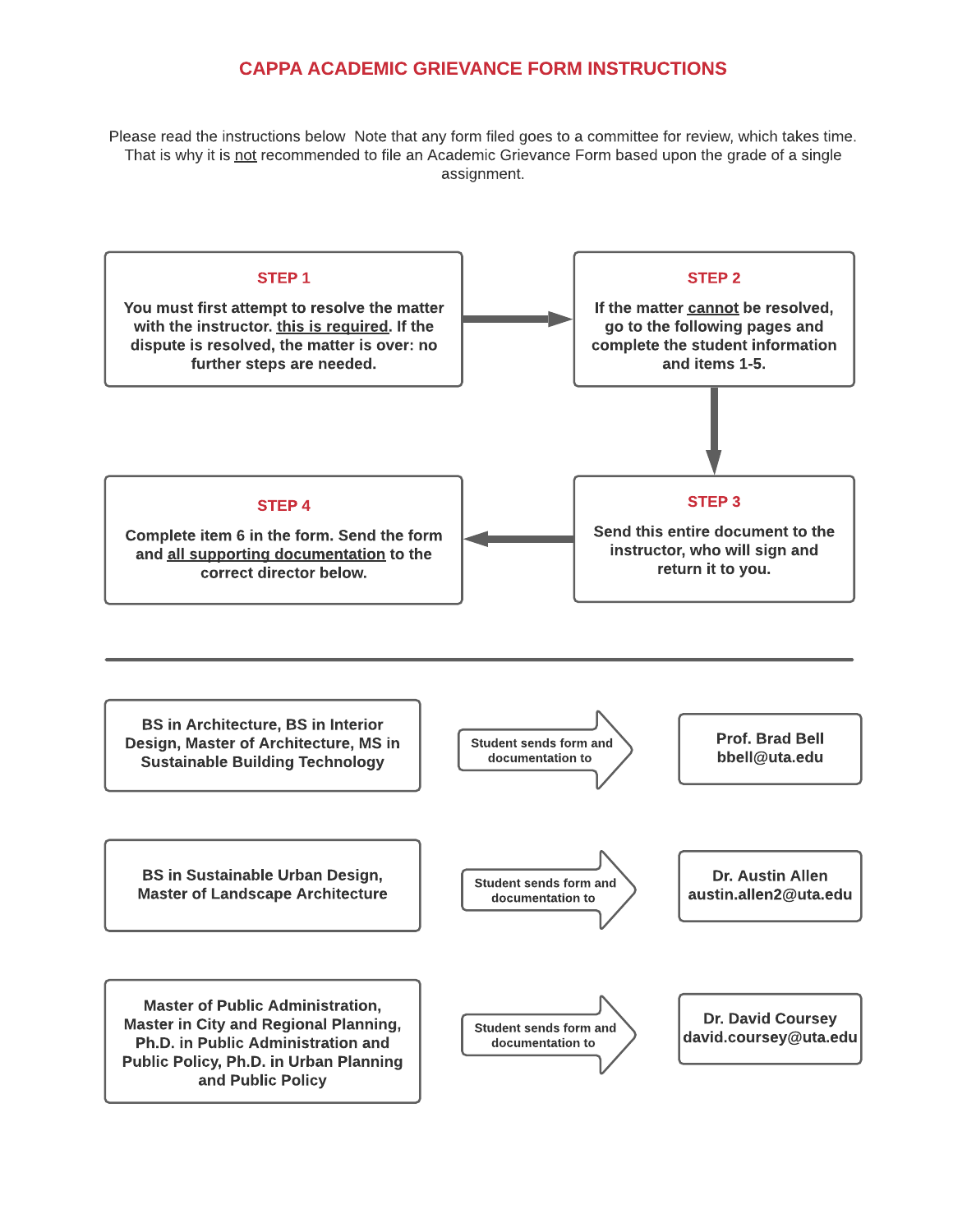

# **STUDENT ACADEMIC GRIEVANCE FORM**

### **PROCEDURES**

In attempting to resolve any student grievances regarding grades, it is the student's obligation first to make a serious effort to resolve the matter with the instructor with whom the grievance originated. Individual course instructors retain primary responsibility for assigning grades. The instructor's judgment is final unless compelling evidence shows preferential treatment and/or procedural irregularities. If the student has attempted to resolve the issue with the instructor without success, and there is evidence of differential treatment and/or procedural irregularities, the process below is followed.

- 1. The student completes this form and submits it to the school director, department chair, or program director with any necessary supporting materials.
- 2. The school director, department chair, or program director forwards all materials to the appropriate faculty committee.
- 3. The committee reviews all materials and makes a recommendation whether differential treatment and/or procedural irregularities occurred. This is sent to the school director, department chair, or program director who renders a decision whether to uphold the grade grievance or not.
- 4. The school director, department chair, or program director notifies the student of the decision by email, requesting that the student respond by email within 10 working days to state whether the student agrees with the decision or not. If the student does not respond within 10 working days, the matter is considered resolved and no appeals can be made.
- 5. If the student wants to file an appeal, the student sends an email to the Dean, stating why the student does not agree with the decision. The Dean reviews all materials renders a decision. This decision is then sent to the student, instructor and school director, department chair, or program director
- 6. The Dean's decision is final and is not subject to any further appeal.

Students have one year from the day grades are posted to initiate a grievance concerning a grade including presenting evidence of differential treatment and/or procedural irregularities.

## **STUDENT INFORMATION**

| <b>Student Name</b> | Student ID# |
|---------------------|-------------|
| Student Signature_  | Date        |